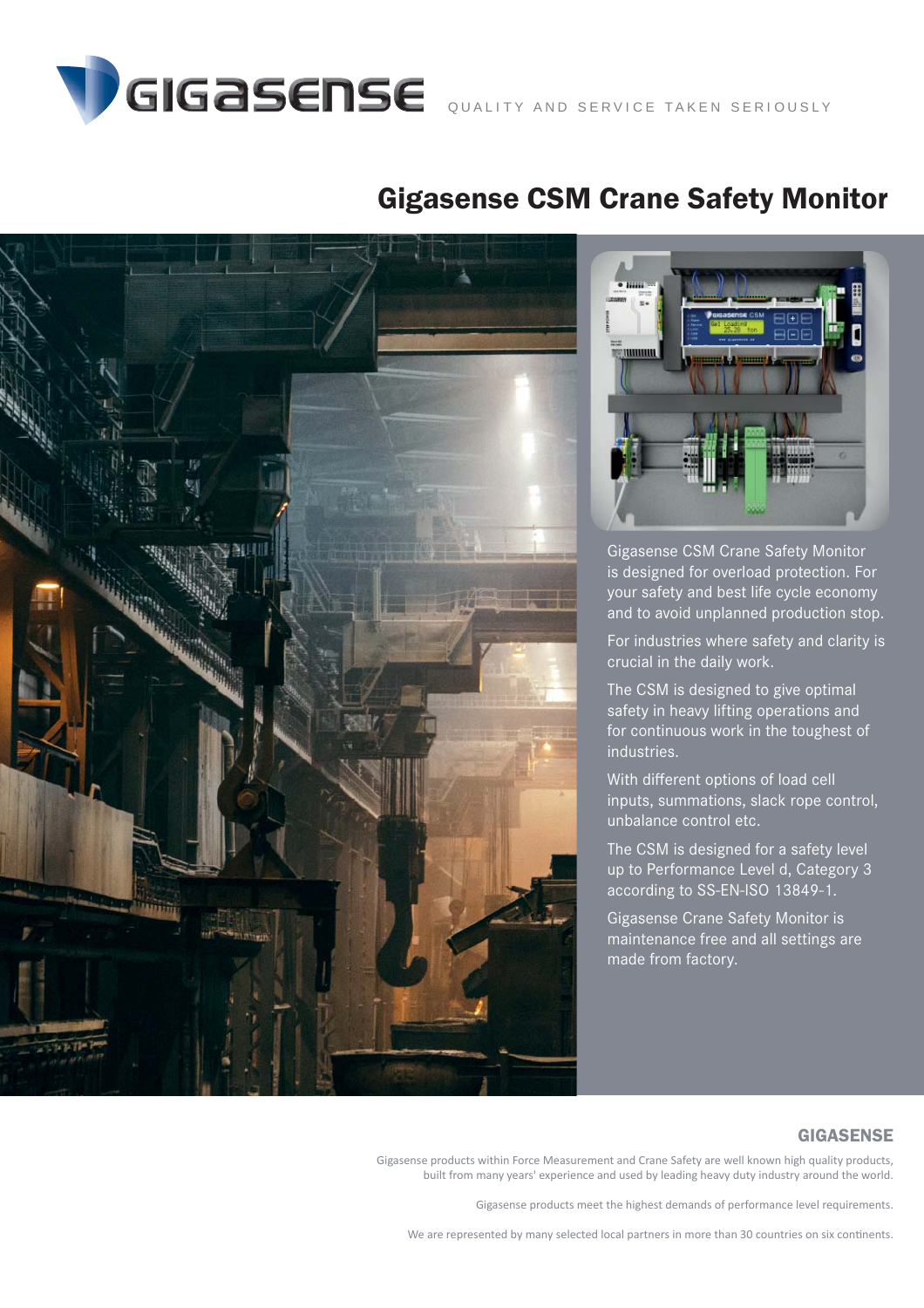

### Technical Data

**Mains Supply Voltage** 100-240 VAC, 50-60Hz, other voltages on request.

### **ENCLOSURE**

Dimensions 380x380x210 mm, PLd systems 600x600x210 mm

**PROTECTION CLASS** IP65.

#### **TEMPERATURE RANGE**  $-20^{\circ}$ C to  $+70^{\circ}$ C.

### **INPUT FORCE TRANSMITTERS** Current signal, 4-20 mA.

### **ALARM LIMITS**

16 limits with delay functions and catastrophe limits.

### **LOAD TIME REGISTRATION**

(SWP time) Up to four hoists can be monitored via digital optical voltage relay inputs.

**USB** Type A.

**OUTPUTS** RS 485 serial for Gigasense large format display

### **ANALOGUE OUTPUTS**

4 - 20 mA 0 – 10 VDC

**DISPLAY (BUILT IN)** Back lit LCD, 2 rows each with 16 alphanumeric characters.

### **SETTING OF LIMITS/PARAMETERS** Simply with 6 push buttons.



# CSM Crane Safety Monitor

### The CSM, combined with force transmitters:

- is an advanced overload protection system to be used as an overload protection system in a lifting equipment.

- one unit can handle up to 4 pcs of force transmitter inputs, either single channel or redundant channels (as optional, more inputs can be added).

- the force transmitter inputs can be summarized in different combinations. E.g. the main hoist + auxiliary hoist, unbalance control and more.

- the alarm limits can be assigned to individual overload, summations, unbalance control, slack rope detection, load detection, warning etc.

- can be configured in various versions, up to performance level d, category 3 according to SS-EN-ISO 13849-1.

- automatically register load time (Safe Working Period, SWP) for up to 4 individual hoists. The system indicates when service of the crane is required. The data is stored in the CSM EEPROM (permanent memory), no manual records are needed.

The CSM will also register total time, overload time, amount of lifting operations and the peak loads.

-can be designed in many different combinations, both hardware and software, according to customer requirements.

-is plug & play. All settings, parameters and calibrations are made at factory. Full records of the delivered CSM are stored at Gigasense, for easy support handling.

-is code protected for safety reasons. The operator can only read parameters without entering the required safety code. To change the calibration and the parameter settings, the safety code must be entered.

-provides an user friendly operation. If re-programming, change of alarm limits or readout of values are required, no tools nor PC is needed.

### Interfaces included

- USB, the interface can be used to transmit and read and write parameter data to a standard USB memory stick. Download of parameters, load time registered values and other types of customer specific logs can be stored on the USB memory.

- RS 485 for Gigasense large format display in digit size 77 mm, 165 mm or 230 mm. The large format display can toggle between the different hoists (e.g. main hoist, Auxiliary hoist and summation). Several displays can be connected on the same RS485 bus.

### Interfaces (options):

4-20 mA, 0-10VDC, Profibus and Profinet are used by customers who collect data from the crane in a control room, crane cabin or equal to display e.g. the actual load, limit thresholds, load time indication etc. It is an easy way to transfer data to another system.

- Profibus DP, is a traditional and classic digital protocol based on the serial communication.

- Profinet, is a newer protocol based on the Industrial Ethernet.
- Analogue output 4-20mA
- Analogue output 0-10 VDC



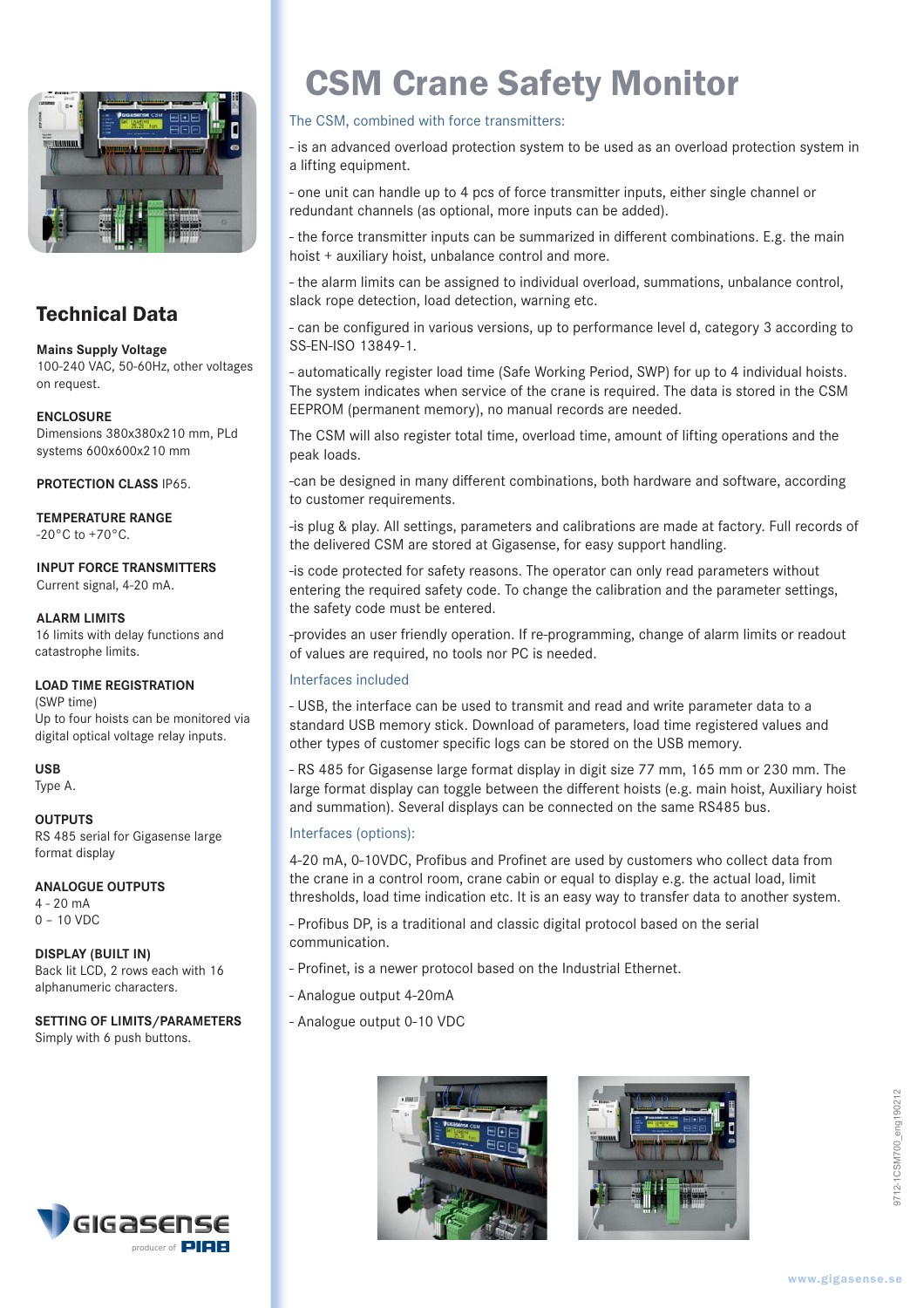### Compatible functions with the CSM:

### **Jib control**

Used to control the force along the jib. A 4-20 mA signal from a sensor, which measures the position on the trolley. The closer the trolley moves to the "crane side" on the jib, the more load is allowed to lift. As the trolley moves out on the jib, the less load is accepted by the CSM to lift.

### **Angle control**

Works in principle as the jib control, but the angle of the jib is measured instead. Requires an external angle sensor with 4-20 mA output.

### **Oblique pull control (side pull control)**

Used to control the angle and the force in conjunction, to avoid wear of the wire ropes. An Angle Measurement Unit (AMU) is required, supplied by Gigasense.

### **Load summation**

This function allows an operator to add load momentarily, each load can be summerized in the CSM and the total weight of the load can be displayed. E.g. when a truck is loaded several times and the total weight of the truck needs to be supervised.

### *All option settings are preprogrammed from Gigasense.*



The CSM has been in operation in heavy duty industry since 1998; the first installed systems are still in operation.

The CSM functions, software and hardware are specifically designed for cranes, therefore it is not necessary to scroll through irrelevant settings or functions.